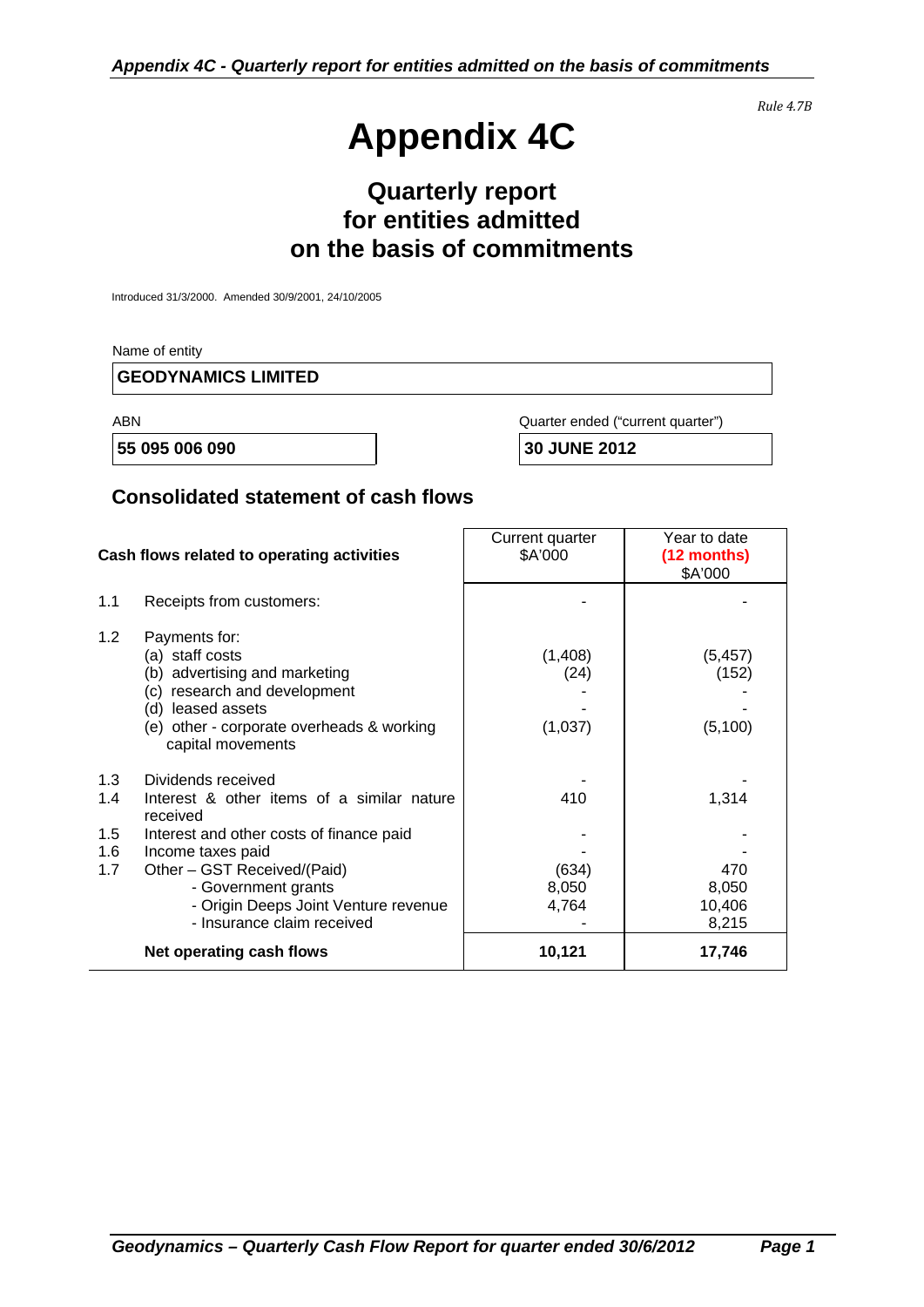#### *Appendix 4C - Quarterly report for entities admitted on the basis of commitments*

|                                              |                                                                                                                                                                                                                                               | Current quarter<br>\$A'000 | Year to date<br>\$A'000 |
|----------------------------------------------|-----------------------------------------------------------------------------------------------------------------------------------------------------------------------------------------------------------------------------------------------|----------------------------|-------------------------|
| 1.8                                          | Net operating cash flows (carried forward)                                                                                                                                                                                                    | 10,121                     | 17,746                  |
| 1.9                                          | Cash flows related to investing activities<br>Payment for acquisition of:<br>(a) businesses (item 5)<br>(b) equity investments<br>(c) intellectual property<br>(d) physical non-current assets<br>(e) other non-current assets                |                            | (281)                   |
| 1.10                                         | Proceeds from disposal of:<br>(a) businesses (item 5)<br>(b) equity investments<br>(c) intellectual property<br>(d) physical non-current assets*<br>(e) other non-current assets                                                              |                            | 11,874                  |
| 1.11<br>1.12<br>1.13                         | Loans to other entities<br>Loans repaid by other entities<br>Other - Field Work: Exploration and<br><b>Evaluation Expenditure</b>                                                                                                             | (9,798)                    | (33,029)                |
|                                              | Net investing cash flows                                                                                                                                                                                                                      | (9,798)                    | (21, 436)               |
| 1.14                                         | Total operating and investing cash flows                                                                                                                                                                                                      | 323                        | (3,690)                 |
| 1.15<br>1.16<br>1.17<br>1.18<br>1.19<br>1.20 | Cash flows related to financing activities<br>Proceeds from issues of shares, options<br>Proceeds from sale of forfeited shares<br>Proceeds from borrowings<br>Repayment of borrowings<br>Dividends paid<br>Other<br>Net financing cash flows |                            | 9,658<br>9,658          |
|                                              | Net increase (decrease) in cash held                                                                                                                                                                                                          | 323                        | 5,968                   |
| 1.21<br>1.22                                 | Cash at beginning of quarter/year to date<br>Exchange rate adjustments to item 1.20                                                                                                                                                           | 34,823                     | 29,178                  |
| 1.23                                         | Cash at end of quarter                                                                                                                                                                                                                        | 35,146                     | 35,146                  |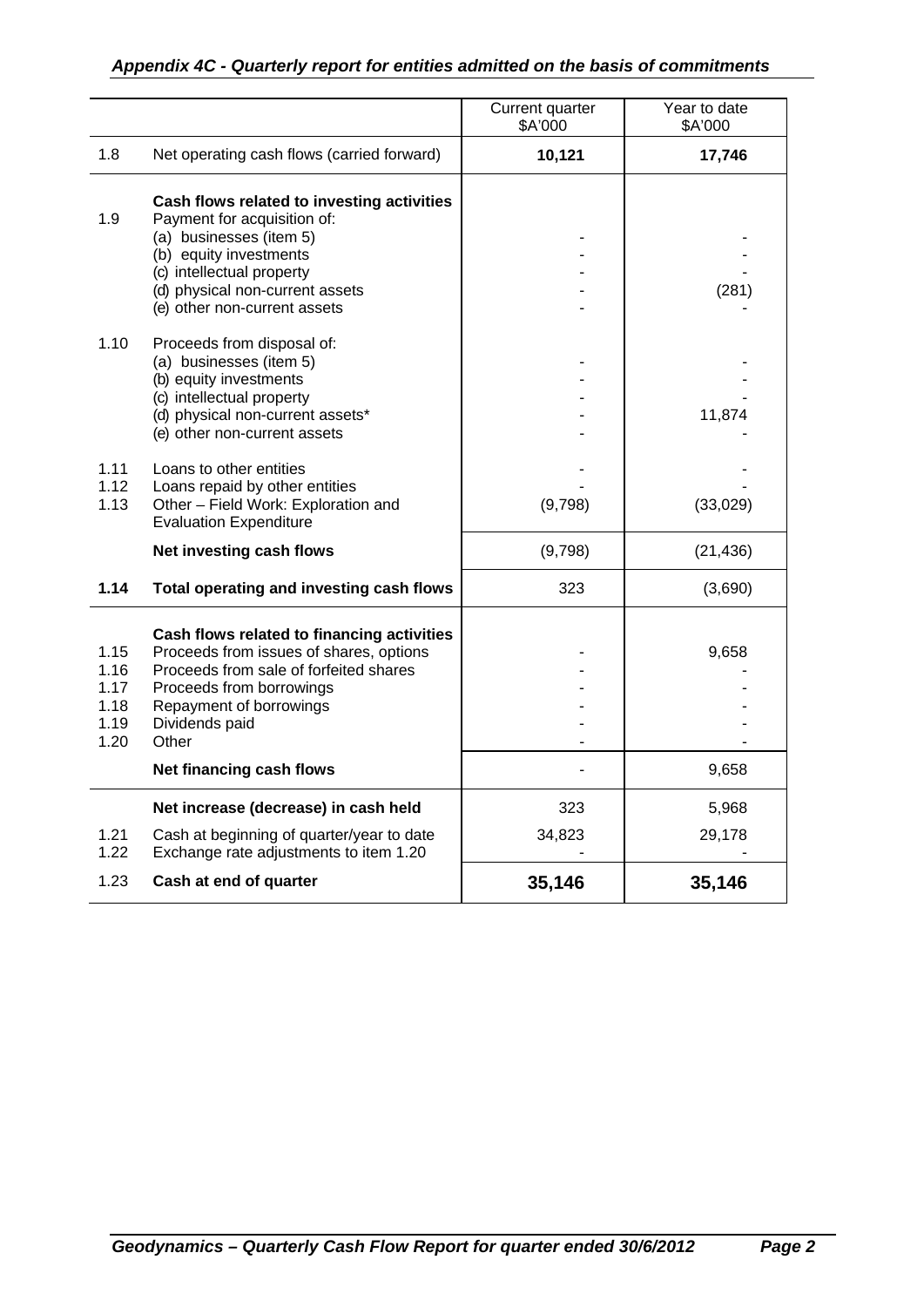**Payments to directors of the entity and associates of the directors Payments to related entities of the entity and associates of the related entities** 

|      |                                                                  | Current quarter<br>\$A'000 |
|------|------------------------------------------------------------------|----------------------------|
| 1.24 | Aggregate amount of payments to the parties included in item 1.2 | 281                        |
| 1.25 | Aggregate amount of loans to the parties included in item 1.11   | <b>NIL</b>                 |
| 1.26 | Explanation necessary for an understanding of the transactions   |                            |

### **Non-cash financing and investing activities**

2.1 Details of financing and investing transactions which have had a material effect on consolidated assets and liabilities but did not involve cash flows

NIL

2.2 Details of outlays made by other entities to establish or increase their share in businesses in which the reporting entity has an interest

NIL

#### **Financing facilities available**

*Add notes as necessary for an understanding of the position.* 

|     |                             | Amount available<br>\$A'000 | Amount used<br>\$A'000 |
|-----|-----------------------------|-----------------------------|------------------------|
| 3.1 | Loan facilities             | <b>NIL</b>                  | <b>NIL</b>             |
| 3.2 | Credit standby arrangements | <b>NIL</b>                  | <b>NIL</b>             |

#### **Reconciliation of cash**

| Reconciliation of cash at the end of the quarter<br>(as shown in the consolidated statement of cash<br>flows) to the related items in the accounts is as<br>follows. |                                                  | Current quarter<br>\$A'000 | Previous quarter<br>\$A'000 |
|----------------------------------------------------------------------------------------------------------------------------------------------------------------------|--------------------------------------------------|----------------------------|-----------------------------|
| 4.1                                                                                                                                                                  | Cash on hand and at bank                         | 8,346                      | 5,023                       |
| 4.2                                                                                                                                                                  | Deposits at call                                 | 26,800                     | 29,800                      |
| 4.3                                                                                                                                                                  | Bank overdraft                                   |                            |                             |
| 4.4                                                                                                                                                                  | Other (provide details)                          |                            |                             |
|                                                                                                                                                                      | <b>Total: cash at end of quarter (item 1.23)</b> | 35,146                     | 34,823                      |